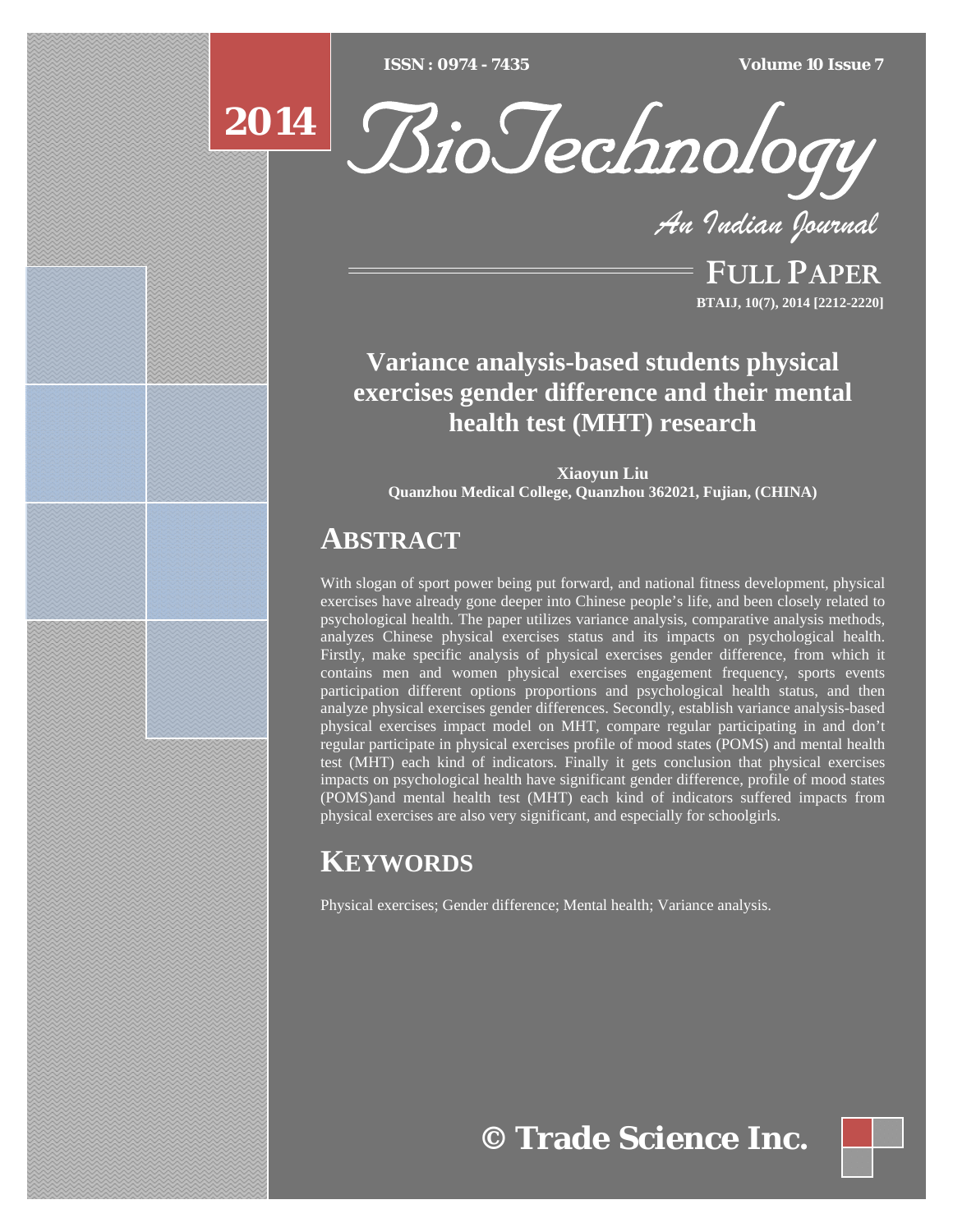# **INTRODUCTION**

With economic rapidly development, people are no longer satisfied with simple pursuit of material life, but have higher requirements on spiritual life, but due to suffer work and life pressure impacts, many people suffer mental disorder to a certain degree. As one of key factors that impact on mental health, physical exercises have become main paths to relax and relieve emotions. No matter in medical circle, or in sports circle, physical exercises play crucial roles.

Shi Wen-Yan in the article "University participating in physical exercises and mental health relational research", she pointed out that physical exercises had closely relations with mental health. The thesis took university students as main research objects, started from university students physical exercise participation frequency, participation events, participation time and other perspectives, analyzed their physical exercises status, and combined with contemporary students psychological health, made quantitative analysis of physical exercises and mental health relations by mathematical methods, and then got that physical exercises were important paths to promote contemporary university students mental health, improve their physical quality and relieve pressure.

Zhou Jian-Xin in the article "Research on sports option course teaching impacts on university students mental health", pointed out that sports option course was the key to effect on university students to take physical exercises and propel to physical and mental health in current stage. The thesis took sports option course as main perspective, specific researched contemporary universities sports option course items, option course class hours, students satisfaction and so on, and carried on further analysis on university students mental health level, so that highlighted that physical exercise took very important position in university students education, sports teaching not only impacted on university students physical health development, but also the most important was that it affected university students mental health.

Zhao Yun-Shu in the article "Contemporary middle school students sports psychological quality development features", pointed out contemporary middle school students suffered multiple factors influences, their sports psychological quality were lower. The thesis referenced lots of previous research results, and on this basis, it made practical investigation, collected first hand data information by the form of questionnaire, sorted out and analyzed data, and then got the conclusion that contemporary middle school students learning pressure was bigger, most of school physical education course was occupied by cultural course, so that led to contemporary middle school students sports psychological quality development was relative slow, their psychological quality level was lower, with respect to this, it should strengthen sports teaching on middle school students and avoid occurrence of physical education course being occupied.

Zhang Xiao-Ning in the article "Briefly discuss on physical exercises impacts on technical school students' mental health" briefly discussed physical exercises main functions that were effects on mental health. The thesis took middle school students as research objects, by researching on middle school students physical course status, and further analyzed their mental health, and got conclusion that physical exercises was important indicators that affected middle school students mental health, it should enhance sports teaching position in middle school students teaching so as to propel to middle school students healthy growth and comprehensive promote their physical health.

The paper combines with previous research results, utilizes mathematics variance analysis, studies on physical exercises gender difference and its impacts on mental health, and puts forward that physical exercises have obvious gender difference, people that take physical exercises regularly, their psychological quality is higher, and their mental health each indicators have great differences with the people don't participate in physical exercises.

# **PHYSICAL EXERCISES GENDER FEATURES**

# **Men and women exercises frequency status**

Physical exercises not only is beneficial to physical and mental health, helpful for strengthening one's physique, but also can relax mood, and its impacts on a person emotion are also very important.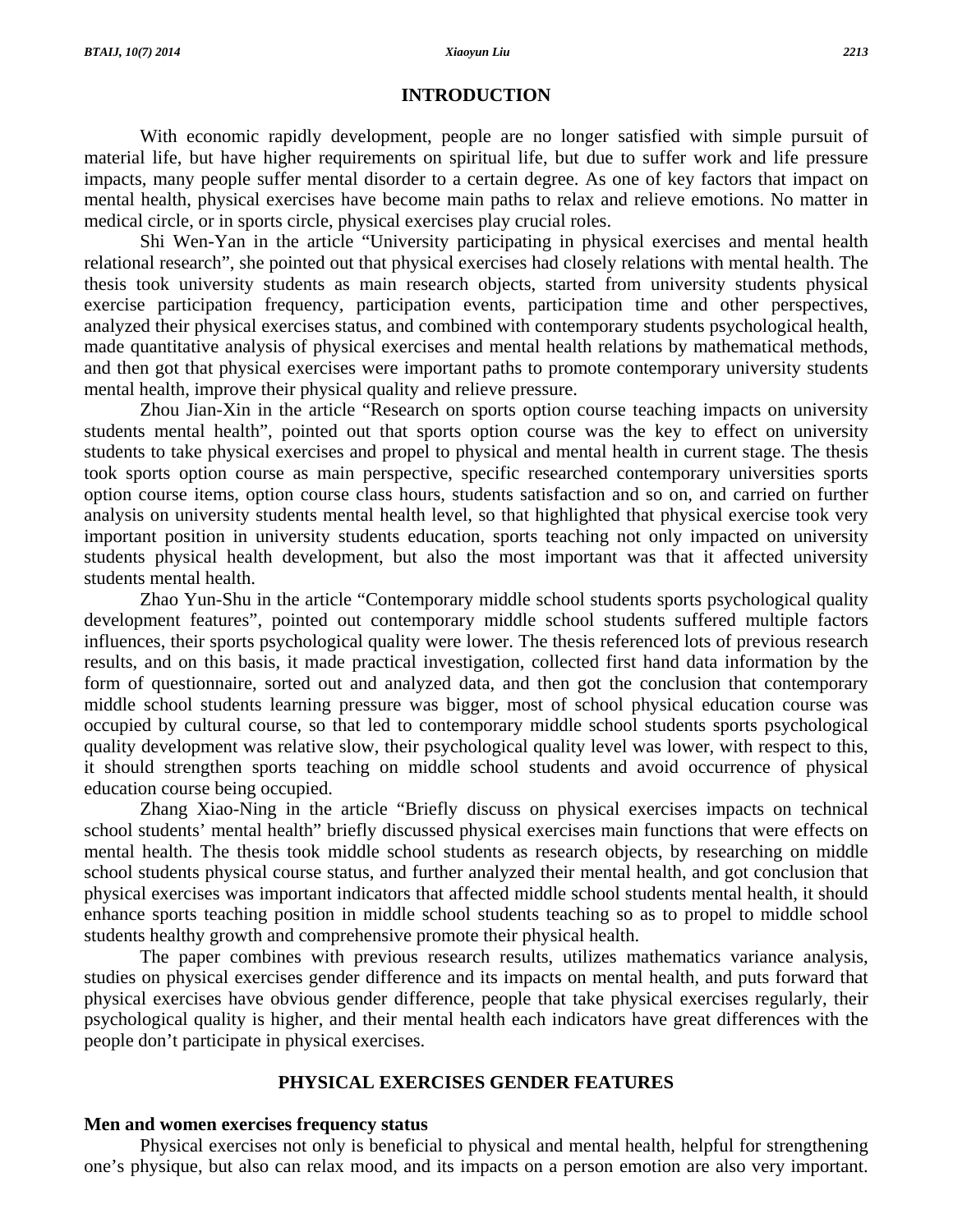Due to physical quality, living habits differences, schoolboys and schoolgirls attitudes toward physical health are significant different, physical exercise participation frequency are not completely the same. Below TABLE 1 are the men and women physical exercise status comparison, data is from national students' physique and health investigation result announcement and general administration of sport of China relative investigation report.

|  | TABLE 1 : Men and women exercises frequency status |
|--|----------------------------------------------------|
|--|----------------------------------------------------|

| <b>Frequency</b>       | <b>Exercise regularly</b> | Don't exercise regularly | Don't exercise |
|------------------------|---------------------------|--------------------------|----------------|
| Number of schoolboys   | 62.20%                    | 43.61%                   | 35.71%         |
| Number of school girls | 37.80%                    | 56.39%                   | 64.29%         |

Draw above TABLE 1 into statistical chart, and analyze conclusion:



**Figure 1 : Men and women exercise frequency condition** 

Above statistical Figure 1 shows that for physical exercises, it has obvious difference between men and women. Schoolboys mostly take physical exercises while schoolgirls rarely participate in physical exercises. Schoolboys that exercise regularly occupy 62.2%, and proportion of schoolgirls are only around half the schoolboys. It illustrates presently Chinese physical exercises gender distribution is seriously out of balance, and especially for schoolgirls, so it should encourage schoolgirls to positive participate in physical exercises.

# **Different sports events men and women participation status**

For schoolboys and schoolgirls, sports event participation habits are different. Usually, basketball, badminton, tennis, running, swimming are favored by all and are sports activities that participate regularly, these activities have important impacts on our physical and mental health. Below TABLE 2 are different genders participation proportion in these kinds of sports activities, data is from Chinese statistical yearbook, internet relative data.

| Item                                 | <b>Basketball</b> | <b>Running</b> | Swimming | <b>Badminton</b> | <b>Tennis</b> | <b>Others</b> |
|--------------------------------------|-------------------|----------------|----------|------------------|---------------|---------------|
| Schoolboys participation proportion  | 86.4%             | 46.2%          | 55%      | 48.4%            | 60%           | 42.9%         |
| Schoolgirls participation proportion | $3.6\%$           | 53.8%          | 45%      | 51.6%            | 40%           | 57.1%         |



**Figure 2 : Different gender sports habits**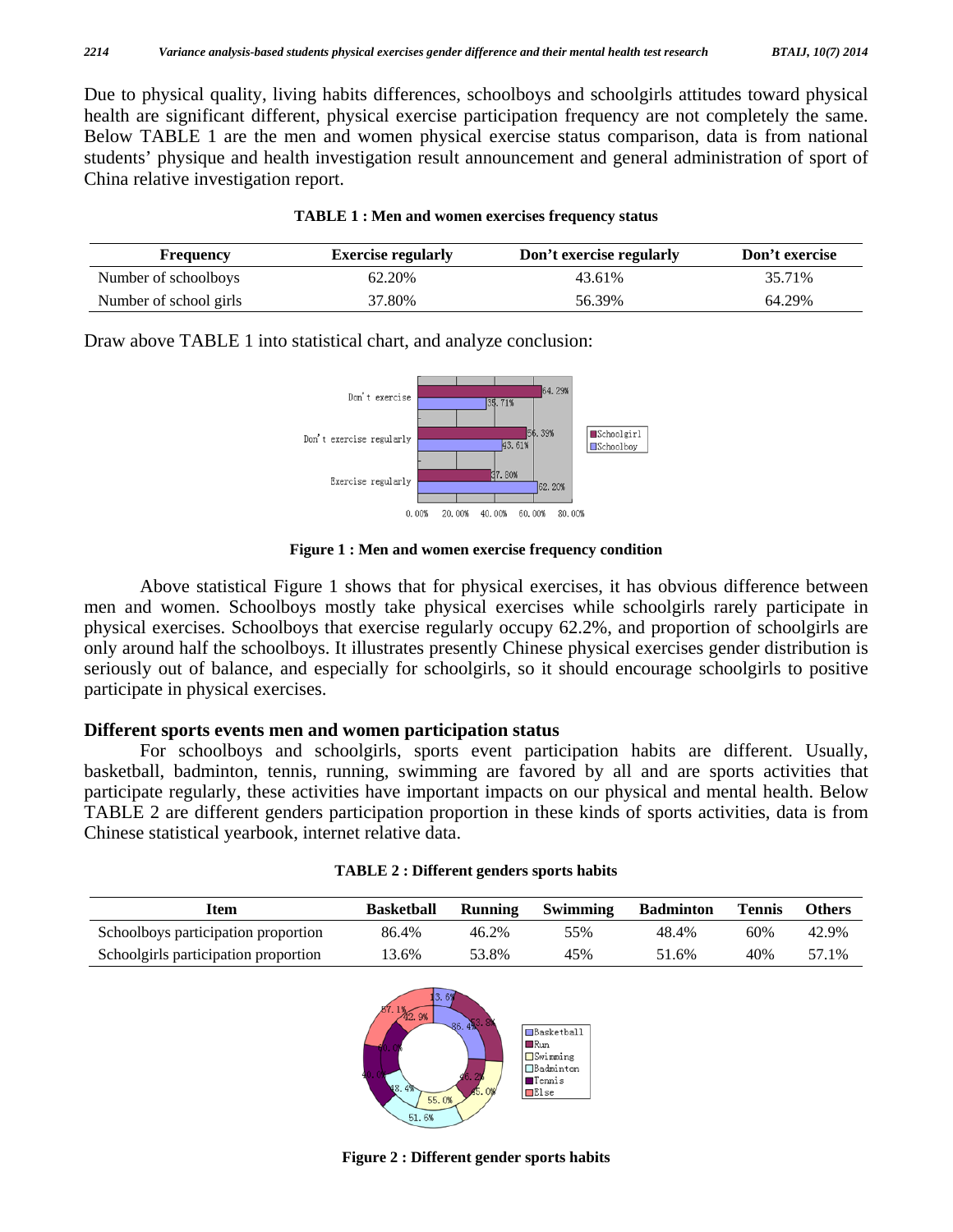From above statistical Figure 2, it is clear that for basketball, tennis, swimming and other events schoolboys' participation proportion is far higher than schoolgirls, while for badminton, running and other events, schoolgirls' participation proportion is higher. It shows schoolboys tends to more fierce sports when select sports activities, while schoolgirls are more inclined to relieved sports.

### **Different genders mental status**

When schoolboys and schoolgirls physical exercising selected amount of exercise and sports frequency are different, it will lead to their mental health status to be different. The bigger amount of exercise is, the more obvious impacts on mental health would be. In general, schoolboys mental health status is better, which is also the benefit from they regularly participating in physical exercises, their physical and mental physique is better than schoolgirls.



**Figure 3 : The mental health status of the different gender** 

Above Figure 3 is different genders mental health status, data is from general administration of sport of China, national students' physique and health investigation result announcement. By above statistical chart, it can get conclusion that schoolboys rarely occur to mental disorder, 82.3% schoolboys' mentality is very healthy, and schoolgirls are only 72.58%. Besides, schoolgirls serious mental disorder occurrence odd is 2.22%, and schoolboys only have 1.43%.

# **Different genders physical exercise habits and mental health comparative analysis**

Physical exercise habits and mental health have closely relations, and to different genders, their mental health has obvious difference. Below are correlation data table that about men and women physical exercise frequency and mental health status by respectively analyzing the two with correlation analysis method, and further carry out comparative analysis.

Correlation analysis is utilizing software to handle with data, comparing correlation by comparing correlation coefficient size. Pearson correlation coefficient computational formula is as following:

$$
\rho(X,Y) = \frac{\text{cov}(X,Y)}{\sigma_x \sigma_y} = \frac{E\big((X - \mu_x)(Y - \mu_y)\big)}{\sigma_x \sigma_y}
$$

Among them, covariance is used as numerator, is product of two variables standard deviation, and requires that two variables standard deviation cannot be 0.

And  $\mu_x = E(X), \sigma_x^2 = E(X - \mu_x)^2 = E(X^2) - E^2(X)$ 

So, Pearson correlation coefficient can also be written as:

$$
\rho(X,Y) = \frac{E(XY) - E(X)E(Y)}{\sqrt{E(X^2) - E^2(X)}\sqrt{E(Y^2) - E^2(Y)}}
$$

When two variables Pearson correlation coefficient gets closer to 1or -1, it shows the two correlation is big or has close relations. Get closer to 1 shows the two are in positive correlation, on the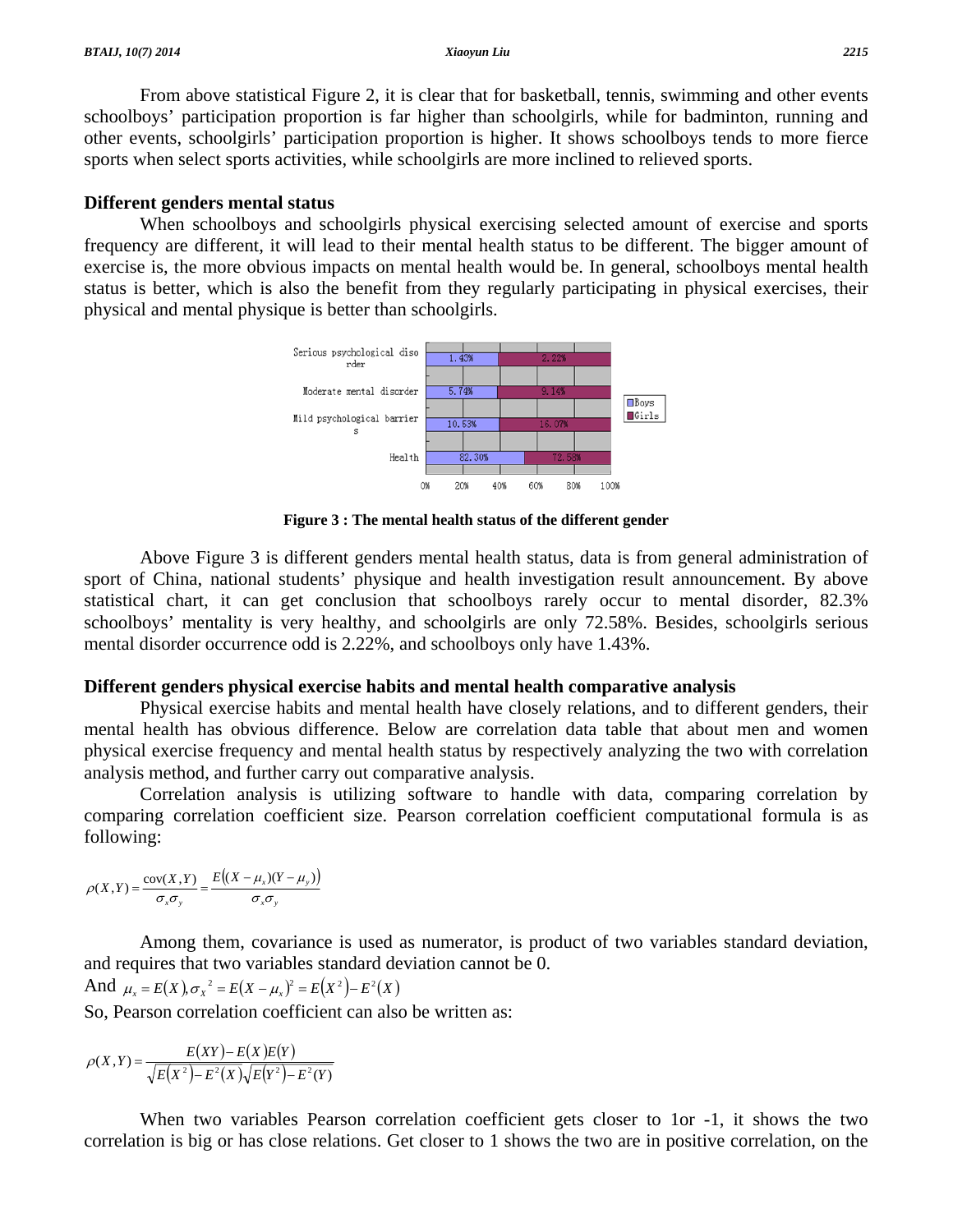contrary get closer to -1 shows the two are in negative correlation. Below is correlation analysis statistical TABLE 3 and TABLE 4.

| <b>Schoolgirls</b> |        | Health Mild psychological barrier | Moderate psychological disorder | Serious psychological disorder |
|--------------------|--------|-----------------------------------|---------------------------------|--------------------------------|
| Health status      | 72.58% | 16.07%                            | 9.14%                           | 2.22%                          |
| Exercise frequency | 19.85% | 37.80%                            | 56.39%                          | 64.29%                         |

#### **TABLE 3 : Schoolgirls data table**

#### **TABLE 4: Schoolboys data table**

| <b>Schoolboys</b>     | <b>Health</b> | Mild psychological<br><b>barrier</b> | Moderate psychological<br>disorder | Serious psychological<br>disorder |
|-----------------------|---------------|--------------------------------------|------------------------------------|-----------------------------------|
| Health status         | 82.30%        | 10.53%                               | 5.74%                              | 1.43%                             |
| Exercise<br>trequency | 62.20%        | 43.61%                               | 35.71%                             | 20.15%                            |

By SPSS software to respectively analyze above data table, it gets TABLE 5:

|                       |                          | <b>Exercise frequency men</b> | <b>Exercise frequency women</b> |
|-----------------------|--------------------------|-------------------------------|---------------------------------|
| Mental health (Men)   | Pearson correlation      | .879                          | -.879                           |
|                       | Significance (bilateral) | .121                          | .121                            |
| Mental health (Women) | Pearson correlation      | .914                          | $-912$                          |
|                       | Significance (bilateral) | .086                          | .088                            |

### **TABLE 5 : Correlation**

# **\*\*. Significant correlated in.01 level (bilateral); \*. Significant correlated in 0.05 level (bilateral)**

By above correlation TABLE 5, it is clear that men and women mental health statuses are significant correlated to their physical exercises frequency. For schoolboys, their mental health status and physical exercises Pearson correlation coefficient is 0.879, and schoolgirls' are 0.914. It is clear that schoolgirls mental health status affected by physical exercises are more serious, therefore it should encourage schoolgirls to positive participate in physical exercises, and propel to their mental health development.

# **VARIANCE ANALYSIS METHOD-BASED PHYSICAL EXERCISES IMPACTS ON MENTAL HEALTH TEST (MHT)**

MHT is abbreviation of mental health test; its main contents include learing, anxiety with people, have inclinations of loneliness, self-accusation and allergy, and even have inclinations of impulsion and terror. In research on physical exercises to mental health impact, people go through physical exercises, their mental status have obvious differences with the people don't go through physical exercises. With respect to this, make variance analysis of them, so that compare MHT indicators quantity of the ones that go through physical exercises and don't go through physical exercises, and gets conclusion. Below TABLE 6 and TABLE 7 are Chinese students' mood state and mental health indicators investigation table, data is from national students' physique and health investigation result announcement.

# **Two factors variance analysis guiding thought**

Variance analysis is considering factors impacts on indicators. Research objects experiment result is indicator, control variable, condition that is factors. When research objects influence factors are two, it should consider two factors variance analysis. Set it has two influence factors *A*, *B* , make respective classification of A, *B* into some levels, and make several times test on every level, make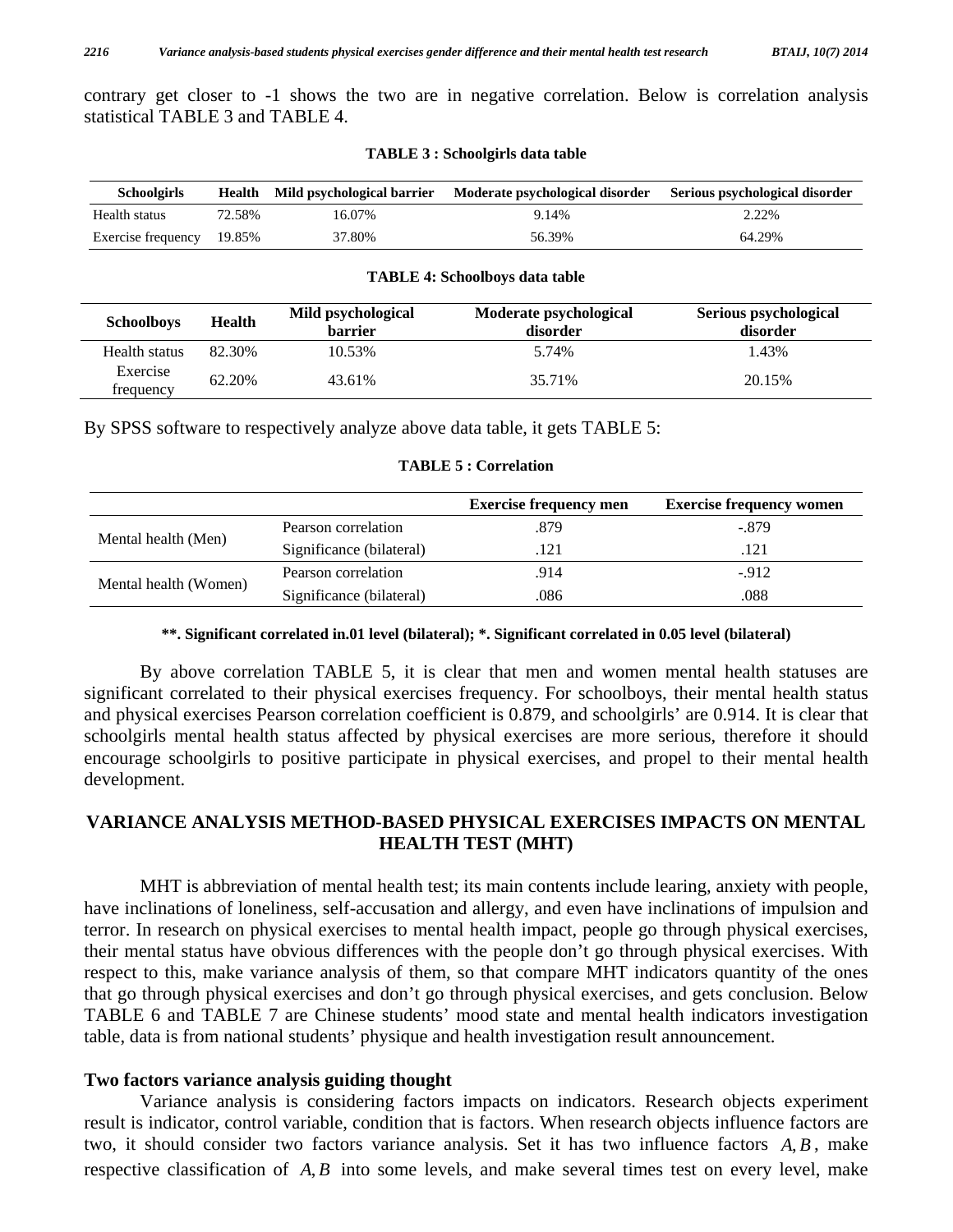variance analysis of data, and then research on *A*, *B* two influence factors respective significances on research objects impacts. Sometimes, it should make further test whether *A*, *B* have significant interactive impacts on research objects.

Its mathematical model is :set *A* to take r pieces of level  $A_1, A_2, \dots, A_r$ , *B* takes s pieces of level  $B_1, B_2, \dots, B_s$ , under level combination  $(A_i, B_j)$ , totality  $x_{ij}$  conforms to normal distribution  $N(\mu_{ij}, \delta^2)$ ,  $i = 1, \dots, r$ ,  $j = 1, \dots, s$ . And under  $A_i, B_j$ , it makes *t* pieces of experiments, record result as  $x_{ijk}$ ,  $x_{ijk}$  conforms to  $N(\mu_{ij}, \delta^2)$ ,  $i = 1, \dots, r$ ,  $j = 1, \dots, s$ ,  $k = 1, \dots, t$ , and mutual independent. And then it can get following TABLE 8:

| Each component table | Don't participate in physical exercises $M \pm SD$ | Exercise regularly $M \pm SD$ |
|----------------------|----------------------------------------------------|-------------------------------|
| <b>TMD</b>           | $282.45 \pm 43.57$                                 | $243.18 \pm 48.22$            |
| <b>Nervous</b>       | $51.35 \pm 13.21$                                  | $47.32 \pm 20.09$             |
| Anger                | $53.28 \pm 12.95$                                  | $49.01 \pm 11.22$             |
| Fatigue              | $52.85 \pm 12.34$                                  | $48.34 \pm 9.48$              |
| Depression           | $55.22 \pm 12.98$                                  | $48.34 \pm 9.87$              |
| Vigor                | $42.76 \pm 10.38$                                  | $50.87 \pm 11.23$             |
| Panic                | $41.73 \pm 13.37$                                  | $34.73 \pm 11.21$             |
| Self-esteem          | $45.95 \pm 12.51$                                  | $54.31 \pm 13.36$             |

**TABLE 6 : Mood state analysis table** 

### **TABLE 7 : Mental health test table**

| Each component table        | Don't participate in physical exercises $M \pm SD$ | Exercise regularly $M \pm SD$ |
|-----------------------------|----------------------------------------------------|-------------------------------|
| Learning anxiety            | $5.41 \pm 2.11$                                    | $4.36 \pm 2.28$               |
| Be anxiety with people      | $5.38 \pm 1.91$                                    | $4.82 \pm 1.76$               |
| Loneliness inclination      | $3.79 \pm 1.41$                                    | $3.21 \pm 1.22$               |
| Self-accusation inclination | $5.32 \pm 1.56$                                    | $4.26 \pm 1.57$               |
| Allergy inclination         | $5.35 \pm 1.21$                                    | $4.33 \pm 1.45$               |
| Body symptom                | $5.22 \pm 1.63$                                    | $5.64 \pm 1.86$               |
| Terror symptom              | $5.36 \pm 1.73$                                    | $4.89 \pm 1.62$               |
| Impulsion inclination       | $5.34 \pm 1.33$                                    | $4.95 \pm 1.76$               |

|  | <b>TABLE 8 : Variance analysis data table</b> |  |
|--|-----------------------------------------------|--|
|--|-----------------------------------------------|--|

| $B_1$ | $\mathbf{B}_2$                                                                                            | $\cdots$ | $B_{s}$ |
|-------|-----------------------------------------------------------------------------------------------------------|----------|---------|
|       | $A_1 \quad x_{111} \cdots x_{11t} \quad x_{121} \cdots x_{12t} \quad \ldots \quad x_{1s1} \cdots x_{1st}$ |          |         |
|       | $A_2$ $x_{211} \cdots x_{21t}$ $x_{221} \cdots x_{22t}$ $x_{2s1} \cdots x_{2st}$                          |          |         |
|       | E South E South E South Form E South                                                                      |          |         |
|       | $A_r \quad x_{r11} \cdots x_{r1t} \quad x_{r21} \cdots x_{r2t} \quad \dots \quad x_{rs1} \cdots x_{rst}$  |          |         |

Decompose  $x_{ijk}$  into:

$$
x_{ijk} = \mu_{ij} + \varepsilon_{ij}, i = 1, \cdots, r, j = 1, \cdots, s, k = 1, \cdots, t
$$

Among them,  $\varepsilon_{ijk} \sim N(\mu_{ij}, \delta^2)$ , and mutual independent, record: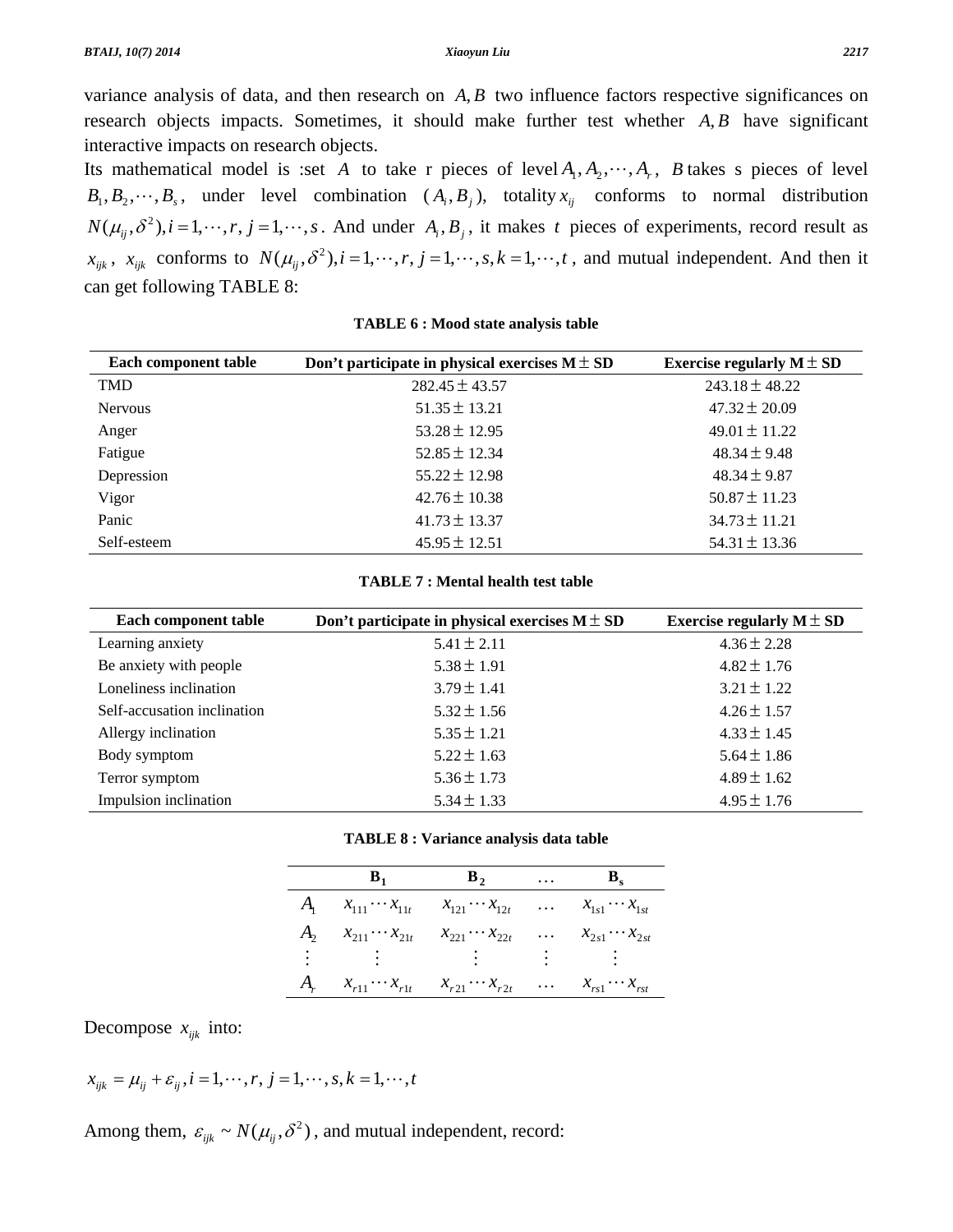$$
\mu = \frac{1}{rs} \sum_{i=1}^{r} \sum_{j=1}^{s} \mu_{ij} \mu_{i\bullet} = \frac{1}{s} \sum_{j=1}^{s} \mu_{ij} \mu_{i\bullet} = \mu_{i\bullet} - \mu
$$
  

$$
\mu_{i\bullet} = \frac{1}{r} \sum_{i=1}^{r} \mu_{ij} \mu_{i\bullet} = \mu_{\bullet j} - \mu_{\bullet} \gamma_{ij} = \mu_{ij} - \mu - \alpha_i - \beta_i
$$

 $\mu_i - \mu_{\bullet j} - \mu,$   $\gamma_{ij} - \mu_{ij} - \mu - \mu_i - \mu_{ij}$ 

Among them,  $\mu$  is grand average,  $\alpha_i$  is level  $A_i$  effect on indicator,  $\beta_i$  is level  $B_i$  effect on indicator,  $\gamma_{ij}$  is level  $A_i$  and level  $B_i$  interaction effect on indicator. Model table is:

$$
\begin{cases}\n x_{ijk} = \mu + \alpha_i + \beta_j + \gamma_{ij} + \varepsilon i_j \\
\sum_{i=1}^r \alpha_i = 0, \sum_{j=1}^s \beta_j = 0, \sum_{i=1}^r \gamma_{ij} = \sum_{j=1}^s \gamma_{ij} = 0, \\
\varepsilon_{ijk} \sim N(0, \delta^2), i = 1, \dots, r, j = 1, \dots, s, k = 1, \dots, t\n\end{cases}
$$

Original hypothesis is :

$$
H_{01} : \alpha_i = 0 (i = 1, \dots, r)
$$
  
\n
$$
H_{02} : \beta_j = 0 (j = 1, \dots, s)
$$
  
\n
$$
H_{03} : \gamma_{ij} = 0 (i = 1, \dots, r, j = 1, \dots, s)
$$

If two factors have no interaction effects, let  $t = 1$ , process can simplify, assume  $\gamma_{ij} = 0$ , then:

$$
\mu_{ij} = \mu + \alpha_i + \beta_i, i = 1, \cdots, r, j = 1, \cdots, s
$$

Now, model can be written as :

$$
\begin{cases}\n x_{ij} = \mu + \alpha_i + \beta_j + \varepsilon i_j \\
\sum_{i=1}^r \alpha_i = 0, \sum_{j=1}^s \beta_j = 0 \\
\varepsilon_{ijk} \sim N(0, \delta^2), i = 1, \cdots, r, j = 1, \cdots, s\n\end{cases}
$$

Below is test statistics:

$$
\bar{x} = \frac{1}{rs} \sum_{i=1}^{r} \sum_{j=1}^{s} x_{ij} x_{i\bullet} = \frac{1}{s} \sum_{j=1}^{s} x_{ij} x_{\bullet j} = \frac{1}{r} \sum_{i=1}^{r} x_{ij}
$$

$$
S_{T} = \sum_{i=1}^{r} \sum_{j=1}^{s} (x_{ij} - \bar{x})^{2}
$$

Among them,  $S_T$  is whole test data headquarter variation, and becomes total squares sum, decompose it:

$$
S_{_T}=\sum_{_{i=1}}^{_{r}}\sum_{_{j=1}}^{_{s}}(x_{_{ij}}-\overset{\_}{x})^{^{2}}
$$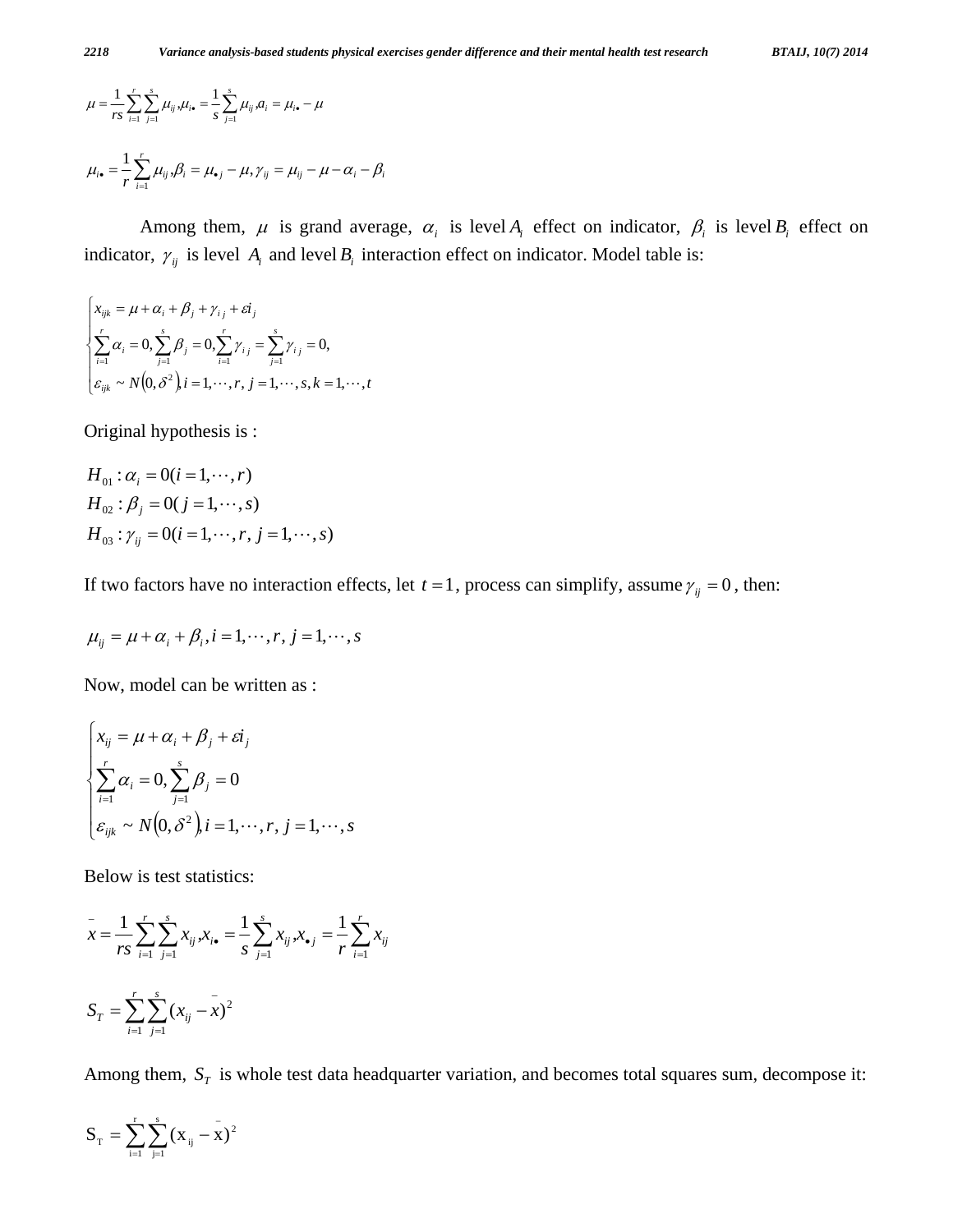$$
= \sum_{i=1}^{r} \sum_{j=1}^{s} (x_{ij} - x_{i\bullet} - x_{\bullet j} + x)^{2} + s \sum_{i=1}^{r} (x_{ii\bullet} - x)^{2} + r \sum_{j=1}^{s} (x_{\bullet j} - x)^{2}
$$
  
=  $S_{E} + S_{A} + S_{B}$ 

It can verify: in above squares sum decomposition, cross terms are 0. Among them:

$$
S_E = \sum_{i=1}^{r} \sum_{j=1}^{s} (x_{ij} - \bar{x}_{i\bullet} - \bar{x}_{\bullet j} + \bar{x})^2
$$
  

$$
S_A = s \sum_{i=1}^{r} (x_{ii\bullet} - \bar{x})^2
$$
  

$$
S_B = r \sum_{j=1}^{s} (x_{\bullet j} - \bar{x})^2
$$

When  $H_{01}$  is true:

$$
F_A = \frac{\frac{S_A}{r-1}}{\frac{S_E}{(r-1)(s-1)}} \sim F(r-1, (r-1)(s-1))
$$

When  $H_{02}$  is true:

$$
F_B = \frac{\frac{S_B}{r-1}}{\frac{S_E}{(r-1)(s-1)}} \sim F(s-1, (r-1)(s-1))
$$

Test rules are:

When  $F_A < F_{1-a}(r-1, (r-1)(s-1))$ , accept  $H_{01}$ , otherwise refuse  $H_{01}$ ; When  $F_B < F_{1-a}(s-1, (r-1)(s-1))$ , accept  $H_{02}$ , otherwise refuse  $H_{02}$ .

# **Data analysis**

Use MATLAB software to analyze TABLE 6, 7, and then get following variance analysis data TABLE 9 and TABLE 10:

| Each component table | Don't participate in physical exercises $M \pm SD$ | Exercise regularly $M \pm SD$ |
|----------------------|----------------------------------------------------|-------------------------------|
| <b>TMD</b>           | $281.78 \pm 45.56$                                 | $244.18 \pm 48.76$            |
| <b>Nervous</b>       | $51.28 \pm 13.30$                                  | $47.78 \pm 20.13$             |
| Anger                | $53.01 \pm 12.73$                                  | $49.66 \pm 11.03$             |
| Fatigue              | $52.98 \pm 12.74$                                  | $48.10 \pm 9.52$              |
| Depression           | $55.21 \pm 12.78$                                  | $48.44 \pm 9.94$              |
| Vigor                | $42.77 \pm 10.28$                                  | $50.91 \pm 11.18$             |
| Panic                | $41.83 \pm 13.50$                                  | $34.83 \pm 11.08$             |
| Self-esteem          | $45.85 \pm 12.52$                                  | $54.32 \pm 13.35$             |

**TABLE 9 : Mood state analysis table**